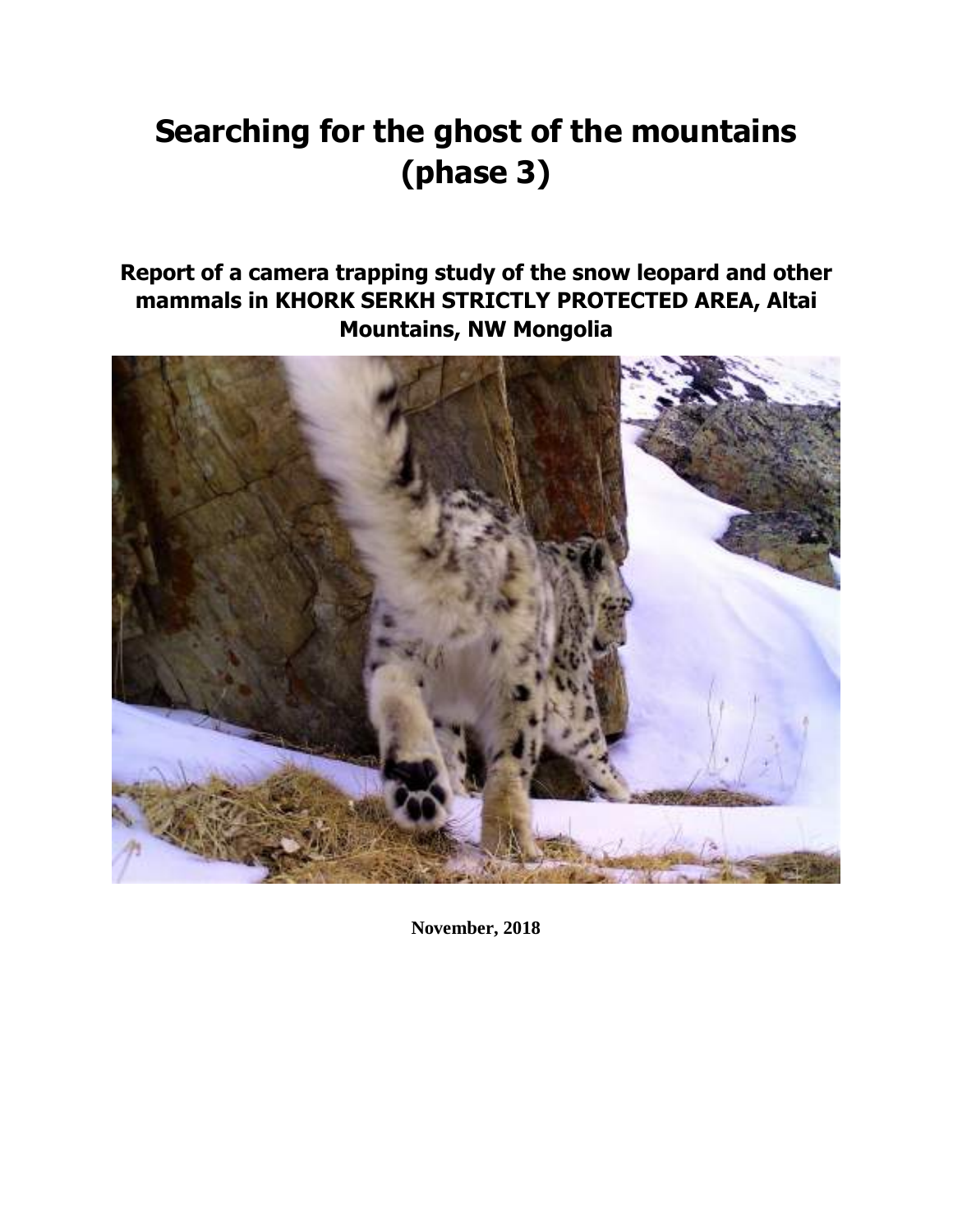

Report prepared by Claudio Augugliaro (University of Lausanne, Switzerland; Green Initiative, Mongolia; Augugliaro.Claudio@unil.ch).

## **Acknowledgements**:

We thank all participants in the team of the research expedition that conducted fieldwork for their valuable help. We thank the Ministry of Environment Green Development and Tourism of Mongolia, and the staff of Khork Serkhe Strictly Protected Area for supporting this project. Funding was from UNIL - University of Lausanne (Switzerland), Panthera (Sabin Snow Leopard Grant, US), MUSE – Museo delle Scienze (Italy), National University of Mongolia (Mongolia), Altai Institute for Research and Conservation (US), Green Initiative (Mongolia), Herbette Foundation (Switzerland). Part of the camera traps were kindly provided by the Snow Leopard Conservancy (US) and Fototrappolaggio S.R.L. (Italy). MUSE was also funded by the Parco Natura Viva (Bussolengo, Italy).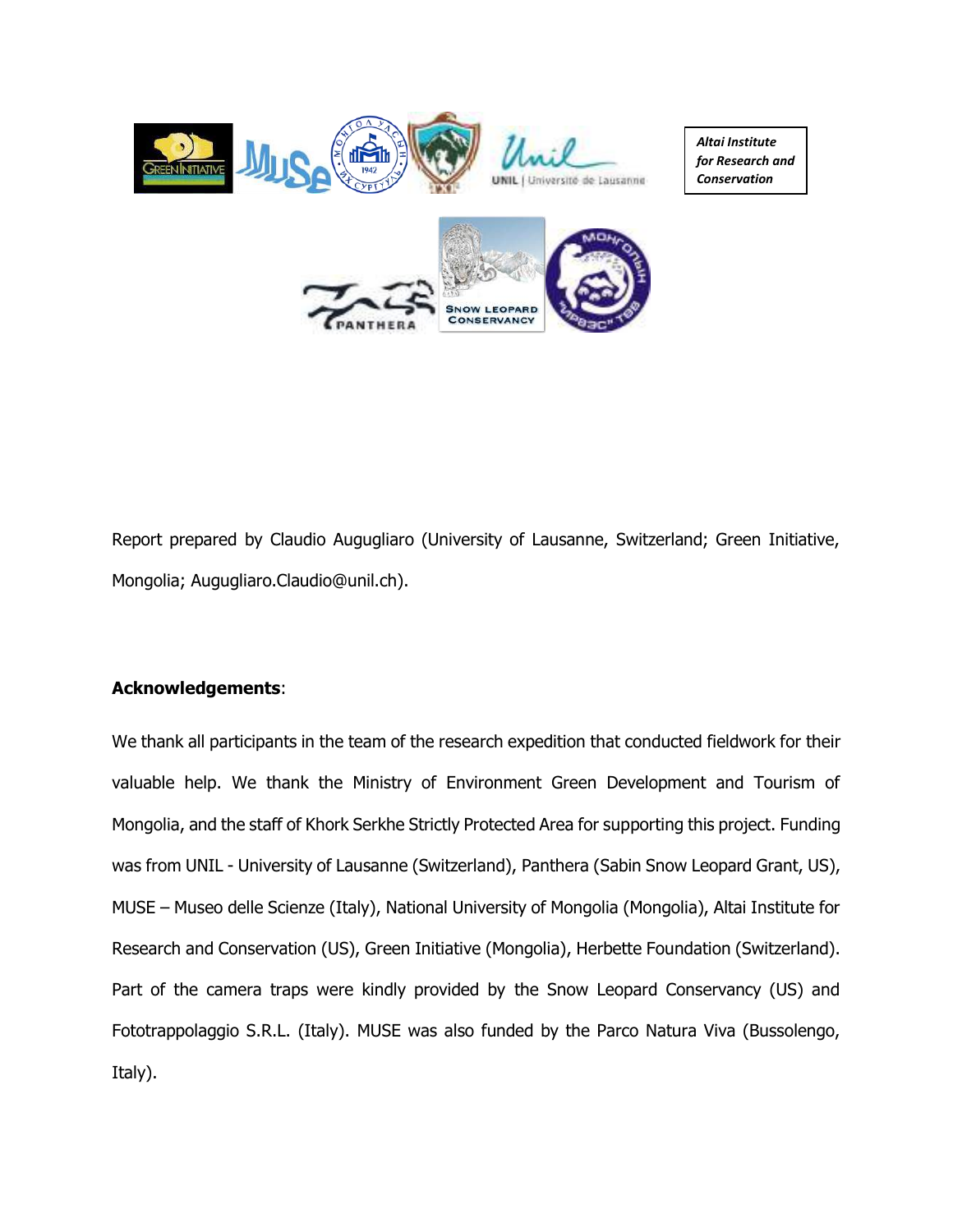## **Introduction**

Obtaining reliable estimates of a rare species' population is not a straightforward task. The gaps in our knowledge about rare and elusive species constrain our ability to design reliable conservation strategies. Surveys to gather the data of interest for rare and elusive carnivores such as the snow leopard (*Panthera uncia*) are often costly and challenged by environmental and ecological factors, which can cause imperfect detection and biased estimates, because they occur at very low densities, they often live in very remote and less accessible areas, and can cover long distances in short time. Indeed, research on snow leopard (SL) conducted during the last decades at global level produced reliable population estimates only covering less than 2% of the species' vast distribution range.

In Mongolia, the SL's countrywide population is estimated at 1000 adult individuals (Snow Leopard Strategy, 2014), mainly based on extrapolations from density known at a few localities. The snow leopard distribution in the country is reported to range over 103,000 km<sup>2</sup>. Mongolia represents a critical area in the species' global distribution because it connects populations in western Mongolia and northwestern China to a remnant SL population in Russia. Nevertheless, as mentioned, no robust SL population size estimates were produced for the Mongolian Altai region. Hence surveys including robust density estimates by means of camera trapping is recommended in the western Mongolian Altai.

As a part of a wider multi-year project implemented by Green Initiative NGO (Mongolia), Italy's MUSE- Museo delle Scienze and the University of Lausanne (Switzerland), and in collaboration with the Institute of General and Experimental Biology of the National University of Mongolia, the Altai Institute for Research and Conservation, with the support of the local environmental office,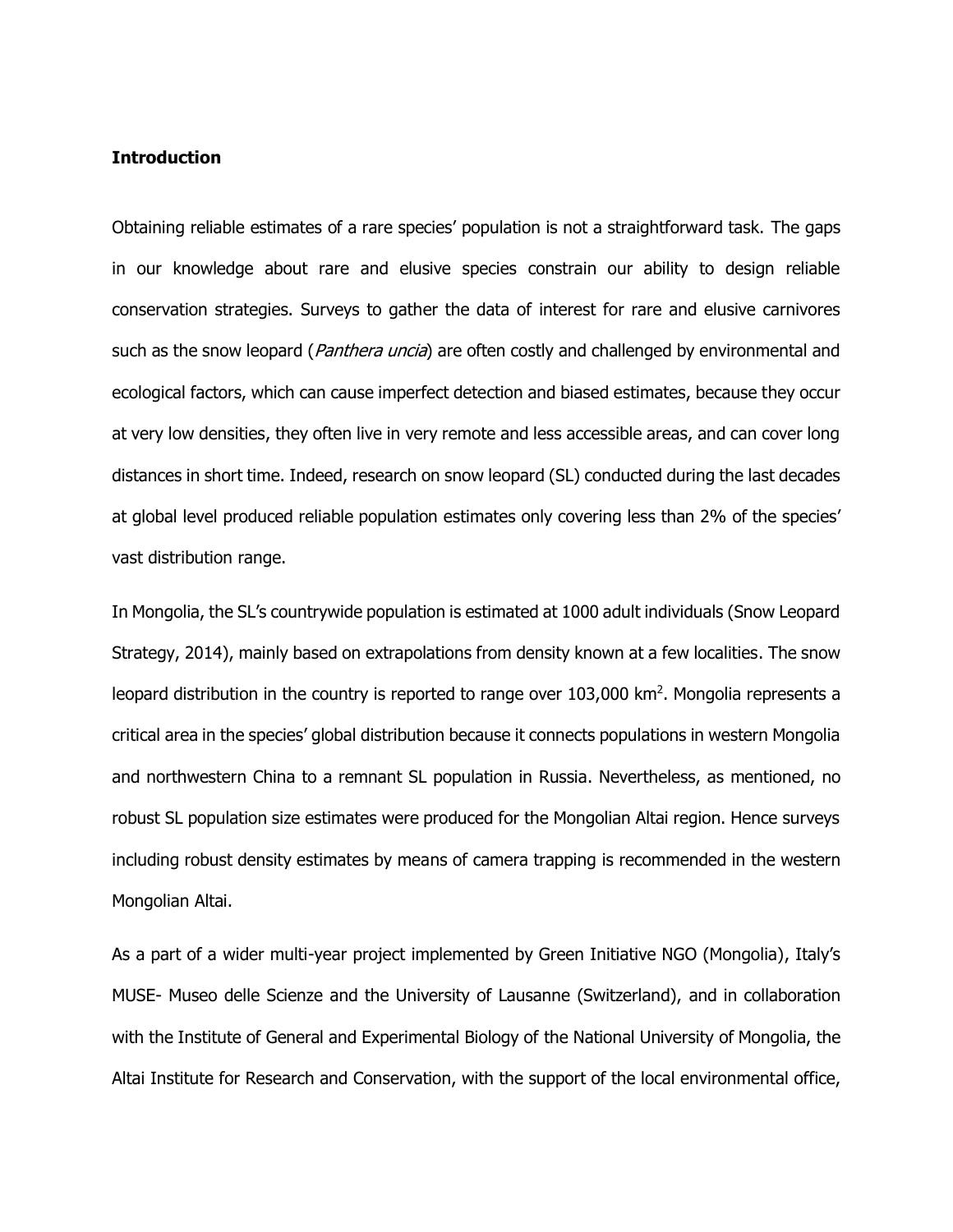we conducted a systematic camera trapping survey in Korkh Serkhiin Special Protected Area (KS), to assess the density and the occupancy of the snow leopard (SL) and the sympatric mammals. The survey is part of a broader program aimed at assessing the status and conservation of SL and sympatric mammals in the western Mongolia (and particularly the Bayan-Olgii province) and followed earlier surveys that Green Initiative and MUSE conducted in 2015 in 'Siilkhem B' National Park (Rovero at al., 2018), and in 2017 in Tavan Bogd National Park (with UNIL, which joined as partner in the project).

This report summarizes the qualitative results from the camera-trapping survey, while more detailed and focal analyses concerning the density and the occupancy of SL are on-going by the principal investigators of the research program.

#### **Study Area and Methods**

The study was conducted in the 'Khork Serkhe' Strictly Protected Area (47°93′N; 90°99′E) area, 659 km² (http://www.infomongolia.com; [http://whc.unesco.org/en/tentativelists/5955/\)](http://whc.unesco.org/en/tentativelists/5955/), and its surrounding zones, covering a total area of 1,150 km<sup>2</sup>, an area laying across Bayan Olgii and Hovd provinces. The protected area is located in NW Mongolia, approximately 45 km E to the closest point bordering China. The highest peak in KS raises to 4,019 m a.s.l. The park covers a portion of steep, rocky and dry habitat within the Altai Mountain range, and is mainly covered in grassland with valley bottom sparsely covered by shrubs (Fig. 1).

From  $16<sup>th</sup>$  of March to  $5<sup>th</sup>$  of April 2018, researchers from the mentioned institutions deployed camera traps at 77 sites using pairs of camera traps at each site, each set at one side of the target area. The camera trap models were Reconyx, Bushnell, Browning and UO Vision IR Plus.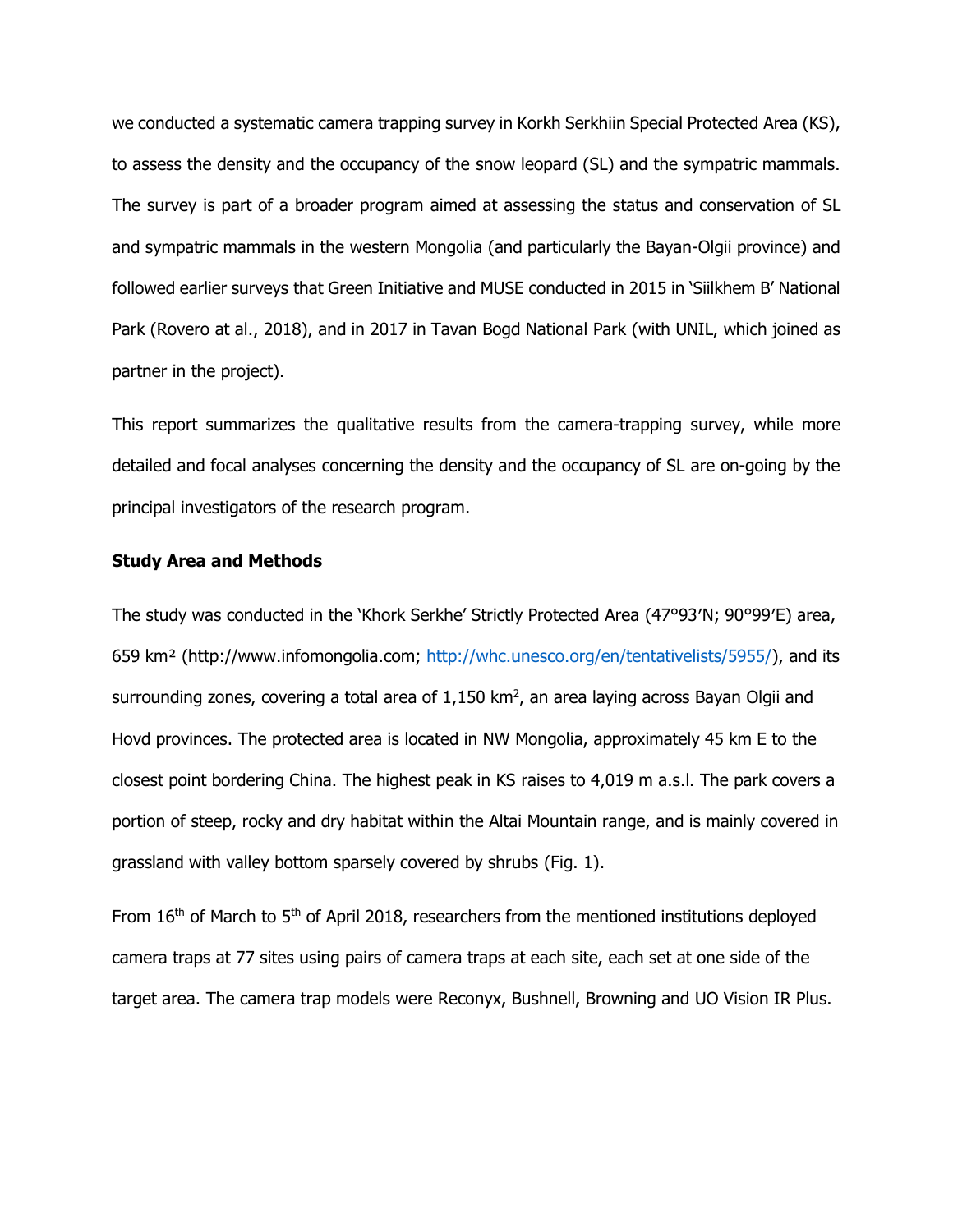

**Fig.1**- A view of the northern valley where a snow leopard was captured by our camera traps.

Camera models were arranged to have at least one Reconyx per site, given these cameras are best performing among the ones used. We deployed paired cameras to photograph both flanks of the animals and later identify SL individuals through their spot patterns. Three sites out of 77 were sampled using a single camera (and one of these cameras was stolen), due to logistic constraints. Spacing and location of camera trap stations was based on a predetermined design informed by known home range sizes of SL, and available information on snow leopard presence in the area (supplied by the Altai Institute of Research and Conservation). We therefore designed a grid of camera traps spaced at a distance of 2-4 km with a view of covering the largest possible area with available camera traps and resources, without leaving major gaps of un-sampled suitable habitat. Camera traps were placed by four teams working simultaneously, targeting narrow SL passing trails and marking sites.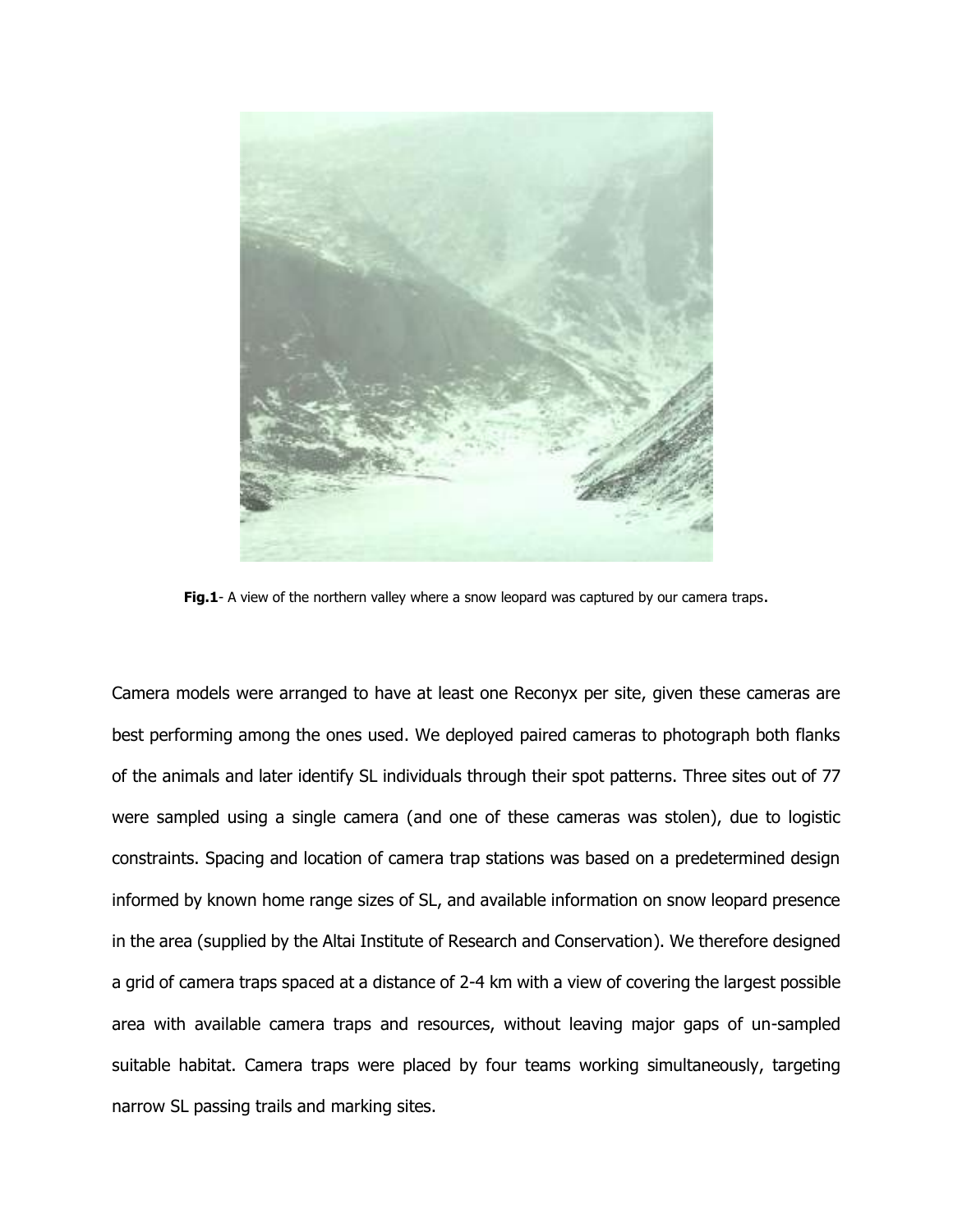

Fig. 2- A Reconyx set within stones.

Thirthy-two camera trap stations were placed in Hovd province of which 18 inside the protected area, while 45 sites were arrayed in the Bayan Olgii side, all within the protected area. Sampling sites covered an altitudinal range from 1,800 to 3,100 m a.s.l. from valleys bottom to highest ridges. Cameras were left in the field from 55 to 67 days. A team including researchers from Green Initiatives, the University of Lausanne, collected the cameras from 24<sup>th</sup> of May to 1<sup>st</sup> of June 2018 (only two cameras in the same site were collected in October due to the terrain inaccessibility in May-June).

Upon retrieving the images, we conducted a preliminary screening whereby species identification was made by using the "Guide of Mammals of Mongolia" (Batsaikhan et al. 2014), with a focus to assess SL images. The images of SL were all codified and renamed, noting in the file name a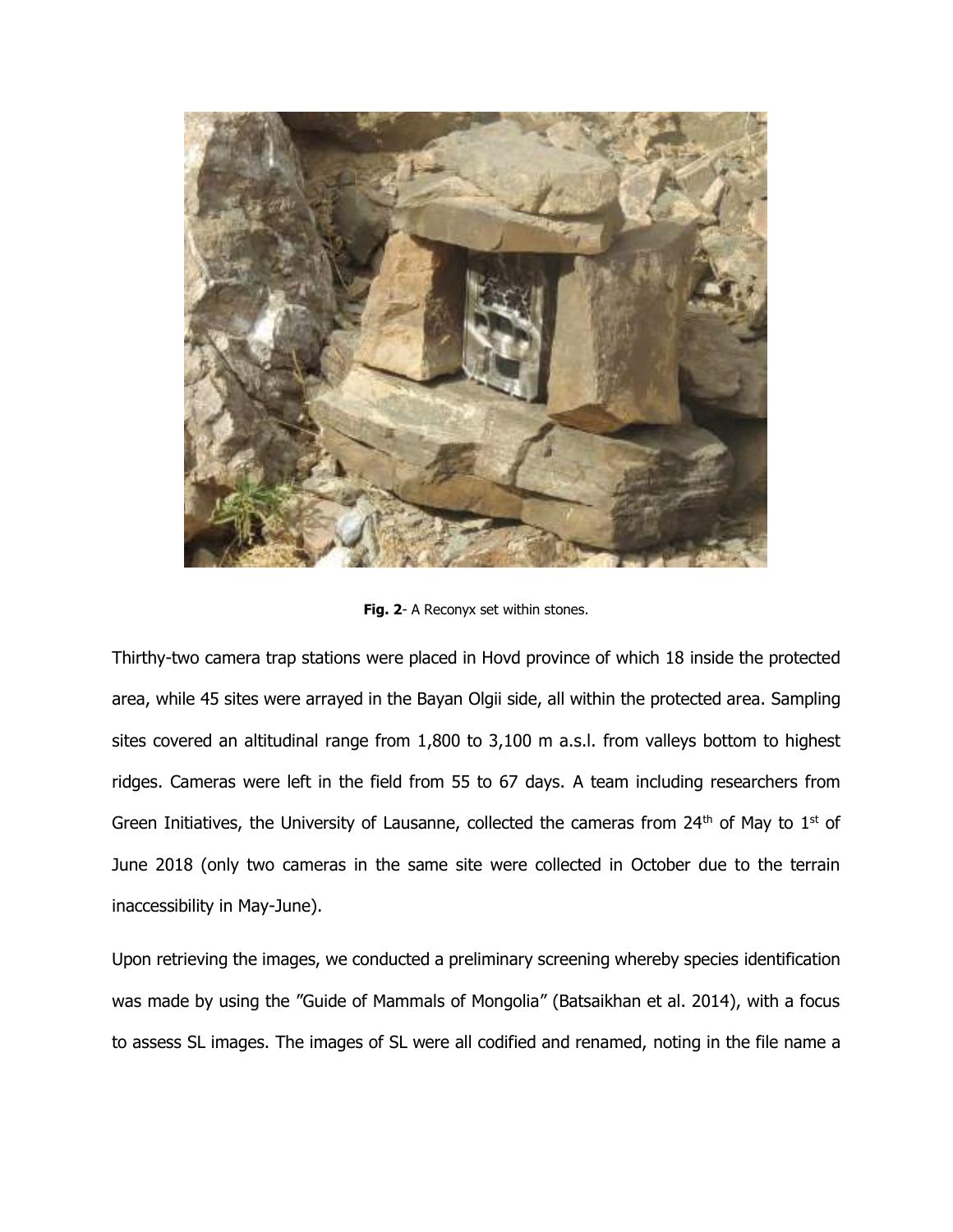unique individual ID, the camera trap site, the date and the time of the detection, the SD card number, and the individual flank (Left, Right, Front, Hind).

We analyzed the images from the cameras entering species identification and metadata using a dedicated open-access software (i.e., Wild.ID; Bolger et al. 2011). The images were filtered for independent detection events, i.e., images of the same species taken within a span of 15 minutes were scored as a single event to avoid multiple scoring of the same individuals that represents a single detection event (Bolger et al. 2011).

Using the statistical program R (R Development Core Team, 2018), we analyzed the camera traps data calculating for each species the relative abundance index (RAI; O'Brien 2011, Sollmann et al. 2013) which represents the number of photographic events at which a species is trapped during the sampling and naïve occupancy (MacKenzie et al. 2002, MacKenzie and Nichols 2004). The naïve occupancy is considered as the number of sites positive to species presence to the total number of sites, which is a complementary index of abundance to the event rate (MacKenzie et al. 2002). Naïve occupancy value ranges from 0 to 1, when the value is closer to 1 a larger proportion of sites were occupied by the species (MacKenzie et al. 2002, Rovero and Zimmermann 2016). We determined the rRelative abundance index for every mammalian species was determined using the following equation:

 $RAI<sub>spa</sub>$  = events\*100 camera trap nights / sampling effort

Where RAI<sub>spa</sub> = relative abundance index for species 'a'; events = number of independent records per species; 100 camera trap nights = unit of standardization to compare data with other studies; sampling effort = total amount of nights that the camera trap stations were working.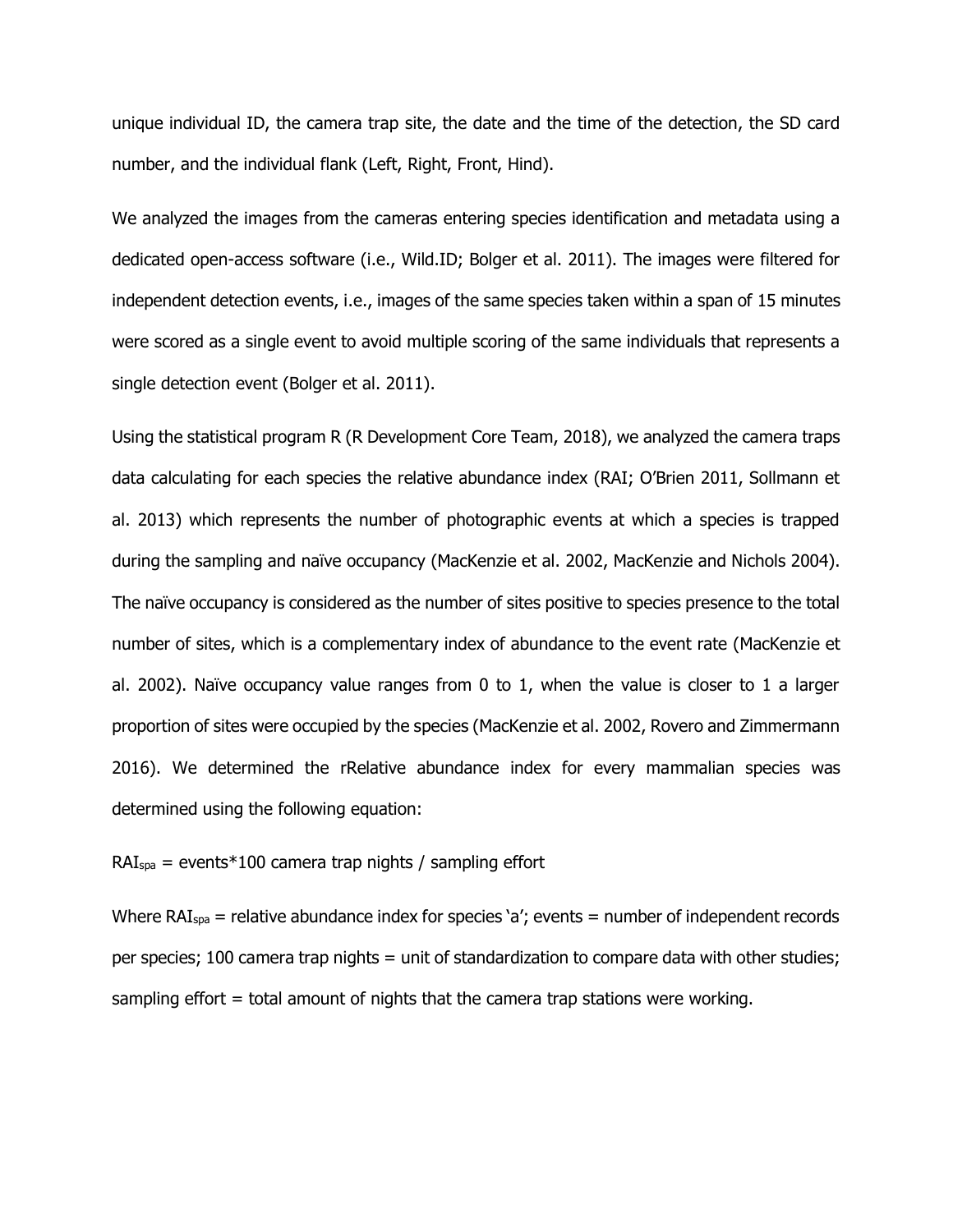## **Results**

We cumulate a sampling effort of 4762 nights-trap. Overall, 16 wild mammal species were

captured by camera traps (Table 1).

**Tab.1-** List of wild mammal species detected by camera traps in Khork Serkhe. The table reports the "independent detections events", the "naïve occupancy" and the "relative abundance index (RAI)", for each species recorded. The list is ordered by the RAI value.

| <b>Vernacular Name</b>      | <b>Species</b>            | Independent<br><b>Detections</b> | <b>Naïve</b><br>occupancy | RAI   |
|-----------------------------|---------------------------|----------------------------------|---------------------------|-------|
| Siberian marmot             | Marmota sibirica          | 651                              | 8.45                      | 13.67 |
| Red fox                     | Vulpes vulpes             | 239                              | 3.10                      | 5.02  |
| Pika                        | Ochotona spp.             | 178                              | 2.31                      | 3.74  |
| Siberian ibex               | Capra sibirica            | 84                               | 1.09                      | 1.76  |
| Pallas cat                  | Otocolobus manul          | 83                               | 1.08                      | 1.74  |
| Tolai's hare                | Lepus tolai               | 53                               | 0.69                      | 1.11  |
| Snow leopard                | Panthera uncia            | 35                               | 0.23                      | 0.73  |
| Argali sheep                | Ovis ammon                | 28                               | 0.36                      | 0.59  |
| Grey wolf                   | Canis lupus               | 22                               | 0.29                      | 0.46  |
| Steppe polecat              | Mustela eversnanii        | 18                               | 0.23                      | 0.38  |
| Pallid ground squirrel      | Spermophilus pallidicauda | 16                               | 0.21                      | 0.34  |
| Beech marten                | Martes foina              | 8                                | 0.10                      | 0.17  |
| Stoat                       | Mustela erminea           | 4                                | 0.05                      | 0.08  |
| Wolverine                   | Gulo gulo                 | 4                                | 0.05                      | 0.08  |
| Long-tailed ground squirrel | Spermophilus undulatus    | $\overline{2}$                   | 0.03                      | 0.04  |
| Eurasian lynx               | Lynx lynx                 | 1                                | 0.01                      | 0.02  |

The most represented taxonomic group was the mustelids with 4 species, followed by the felids and rodents with 3 species, while the canids, the artiodactyls and the lagomorphs were represented by 2 species per group. Remarkably, 9 of the 16 detected mammal species were carnivores. The diversity of the medium-to-large mammals captured by camera traps largely overlapped the one we detected from the previous surveys, in Siilkhem B and Tavan Bogd National Parks. Interestingly, during this survey we detected the Eurasian lynx for the first time in our surveys. It was detected with a single event in the North-Western most area we sampled. The globally endangered Siberian marmot has been the most detected species (651), showing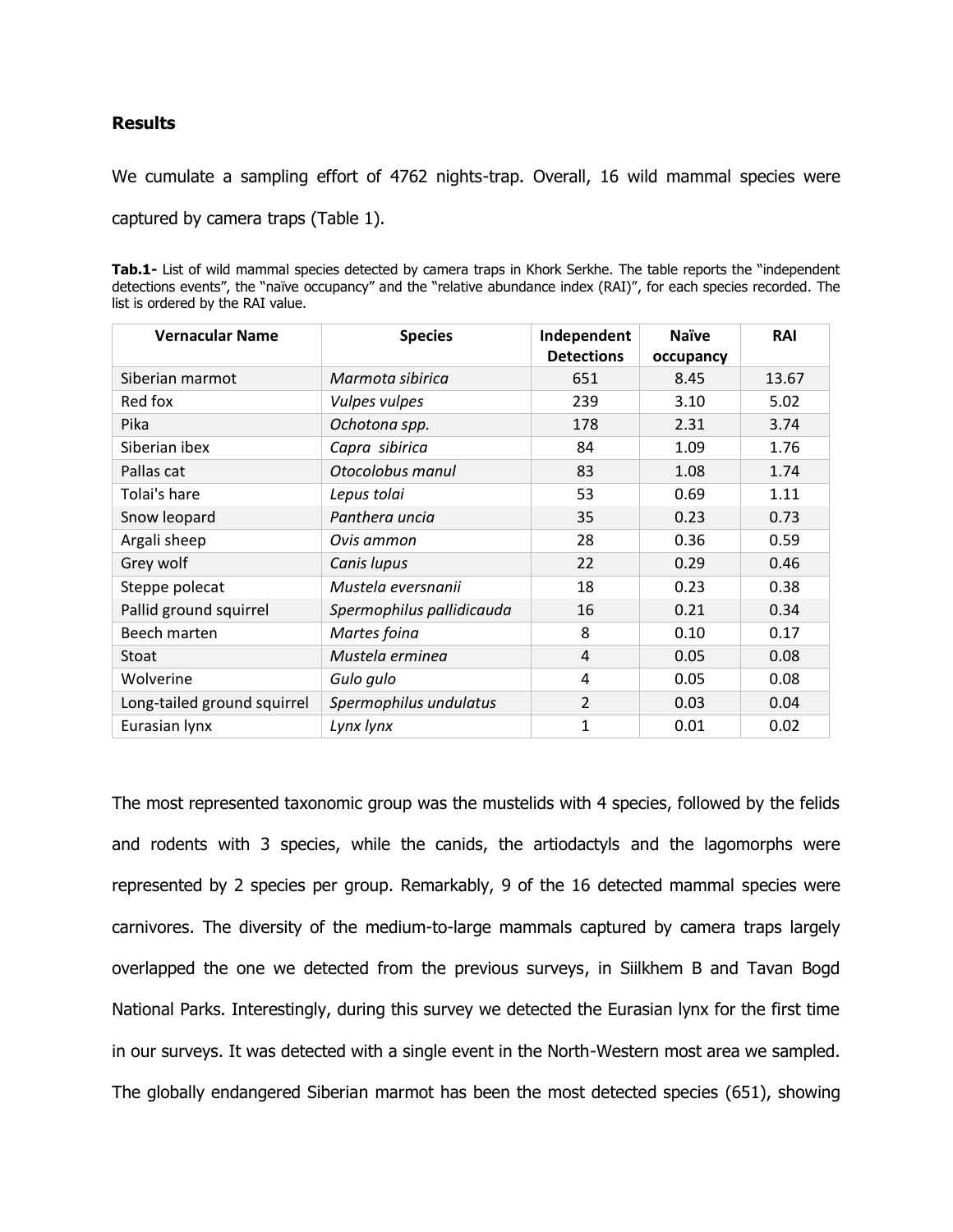the highest value of RAI (13.67). it is also relevant the independent detection events of Pallas cat (83), which presents among the highest RAI (1.74). The independent detection events of Siberian ibex, is similar to that of Pallas cat (84) as well as the RAI (1.76).



**Fig. 4-** A selection of the species captured by our cameras in KS. From up to down: a, Pallas's cat; b, Eurasian lynx; c, wolverine; d, stoat; e, grey wolf; f, red fox; g, Siberian ibex; h, argali.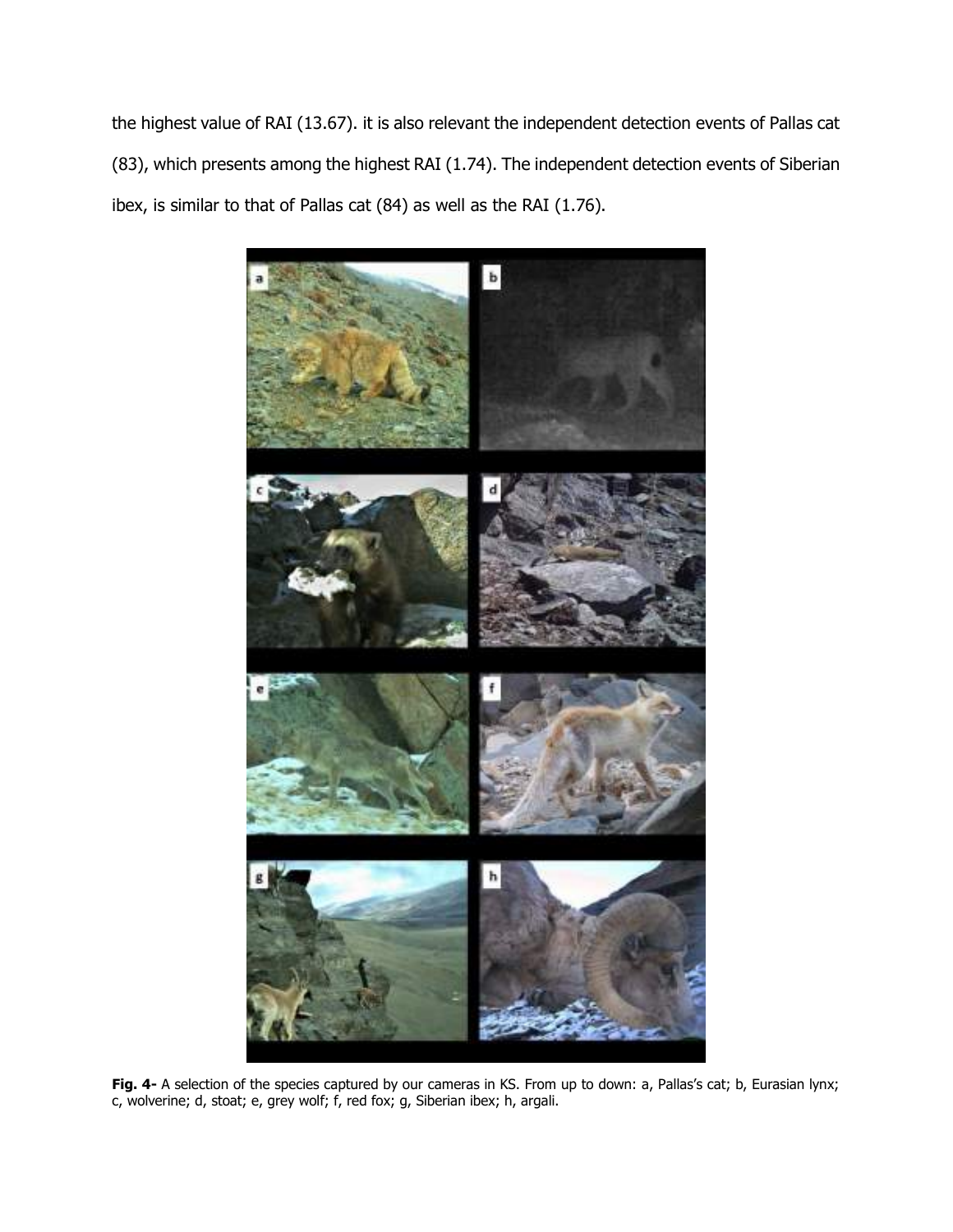For the snow leopard, we obtained 433 images representing 11 individuals that could be identified from the coat pattern (Tab. 2) through 34 'independent' events (i.e. separated by a 15-min interval); we also obtained 2 SL images that could not be identified. One additional individual was detected after the end of sampling period (after  $1<sup>st</sup>$  of June) by the 2 cameras which were retrieved in October (with the last SL photo recorded on  $8<sup>th</sup>$  of June).

The spatial arrangement of camera traps is shown in the map in Fig. 3, which also indicates sites where the SL was photographed. We recrded the species in approximately the 23% of the sites sampledand its RAI was 0.73. A single detection was recorded in the 50% of the sampled area laying on the northern side, while 34 independent captures have been done in the remaining 50%. Despite in the northern side we set 30 camera traps, which are considerably less than the number of cameras we allocated to the southern part of the sampled area (47 cameras), it cannot explain a such large difference among the SL detections in the northern and southern area. Likely the southern area host a better habitat suitability tha the northern one.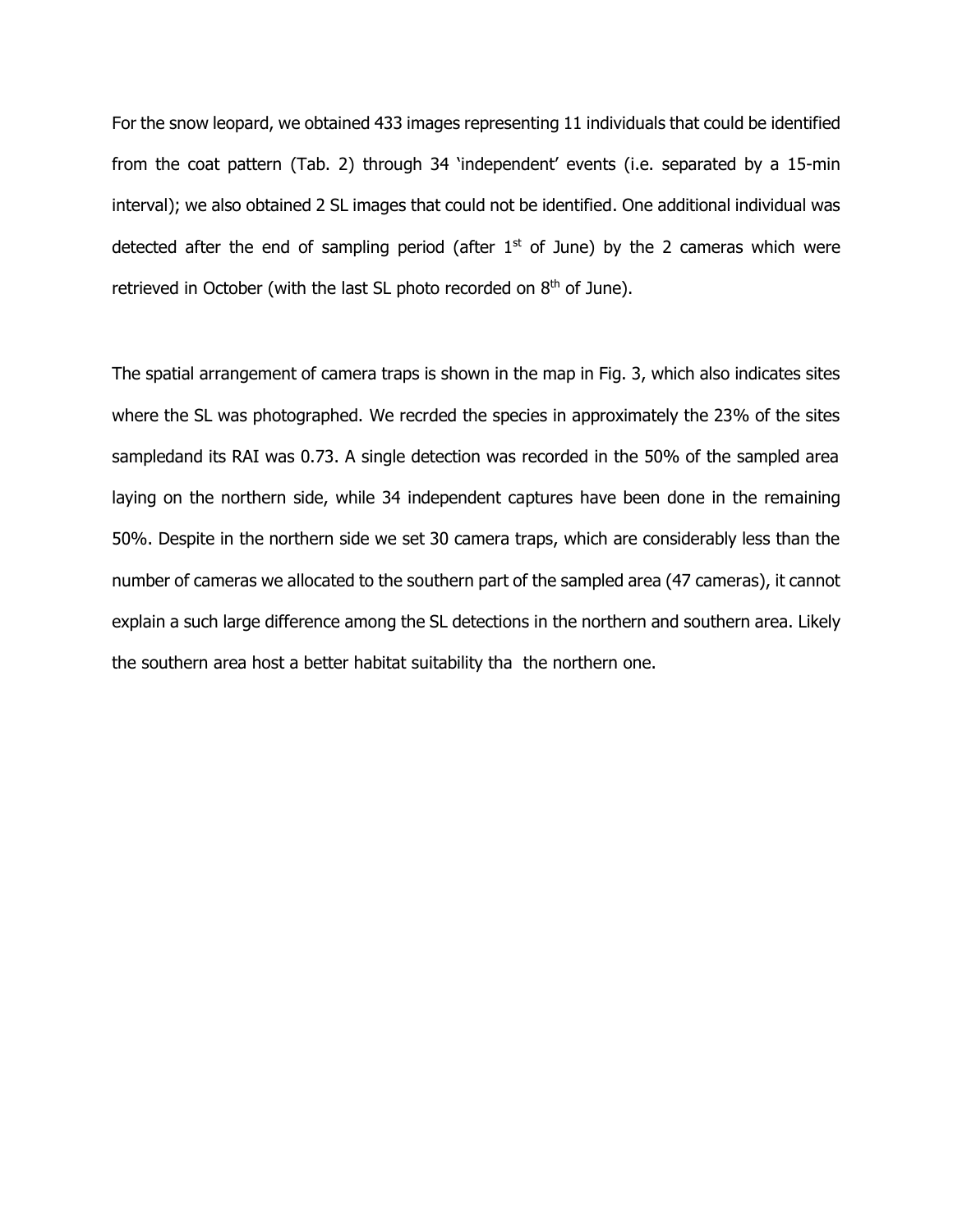

Fig. 3 - Map of the area sampled, with camera traps sites (circles) and snow leopard captures sites (triangles).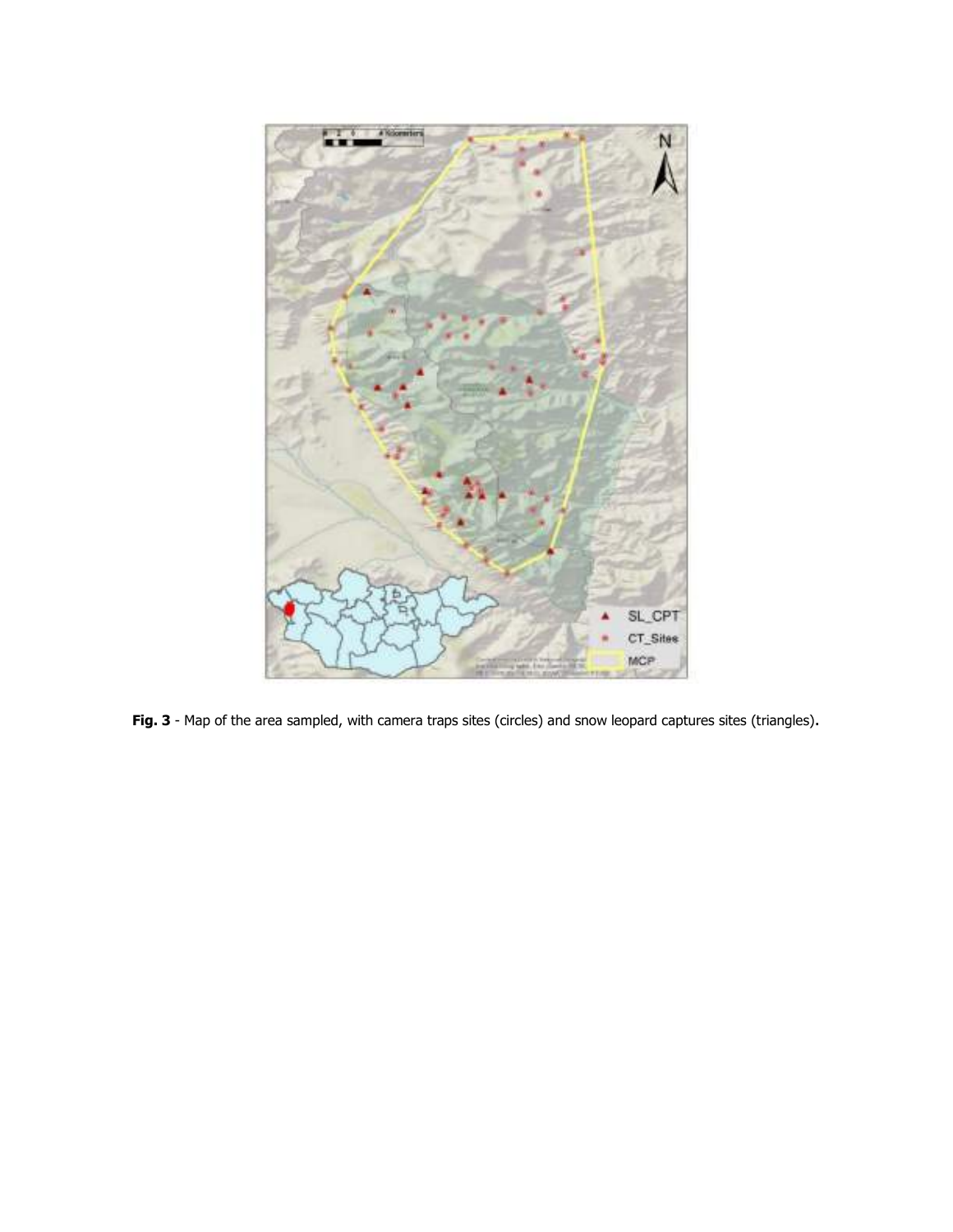

**Fig. 5-** A selection of the snow leopard individuals captured by our cameras in Khork Serkh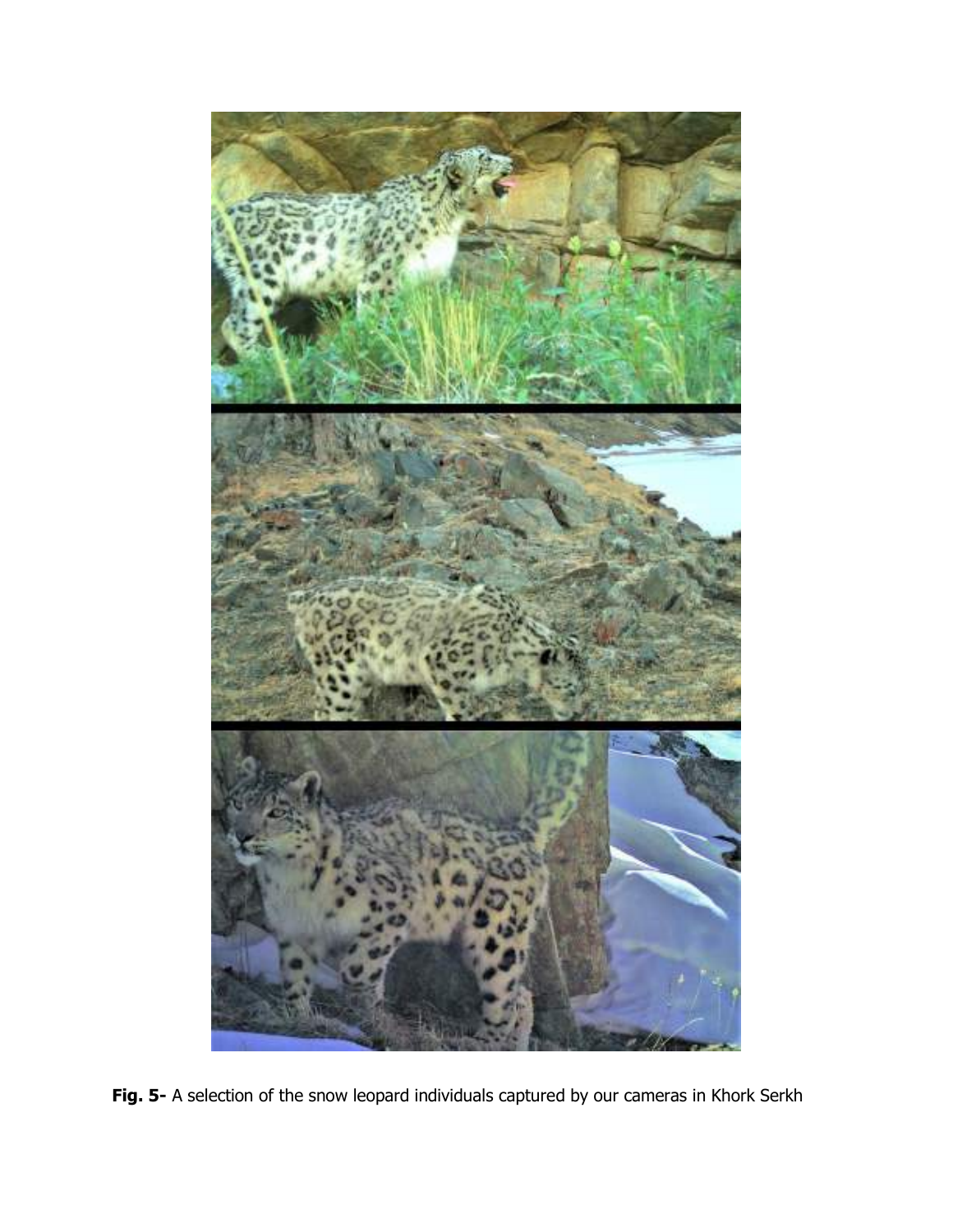Horses, yaks, goats and sheep have been detected throughout the surveyed area, However, apparently a very low number how livestock has been detected on the SL detection sites (it will be developed by a quantitative analysis).

#### **Discussion**

This report presents qualitatively the results of our 2018 survey, while quantitative data analyses towards scientific publications are on-going. Results show the presence in the study area of a diverse community of medium-to-large mammals with several species of conservation relevance, in addition to the snow leopard. In particular, the area holds a relatively high presence of Pallas's cat if compared with our previous surveys conducted in Siilkhem B and Tavan Bogd National Parks, where we detected the species 11 times in each area. Likely the rugged mountains characterizing the Altai habitats, offers a high density of natural dens to the species, in contrast with the steppe areas where the species generally occupy other dens burrowed by other species as the Siberian marmot which is quickly decreasing in the steppe. The spread presence of Siberian marmot in our study area, confirms the results we obtained from the previous mentioned study and it confer to the western Altai a particular importance on the species conservation. The abundance of Siberian ibex is considerably higher if compared with the results of our previous survey. It combined to a high ruggedness level in the southern part of the sampled area, may explain also the relatively high density of the snow leopard.

The number of identified individuals and snow leopard detection is considerably higher than what we recorded in Siilkhem B (Rovero et al., 2018; 3 individuals 15 captures) and Tavan Bogd (2015; 1 or 2 individuals 2 captures). This is partially the result of a greater sampling effort and over a larger area that we deployed relative to the earlier surveys. However, the target area might inherently hold a higher density of SL than elsewhere, which may be due to two reasons: (1) the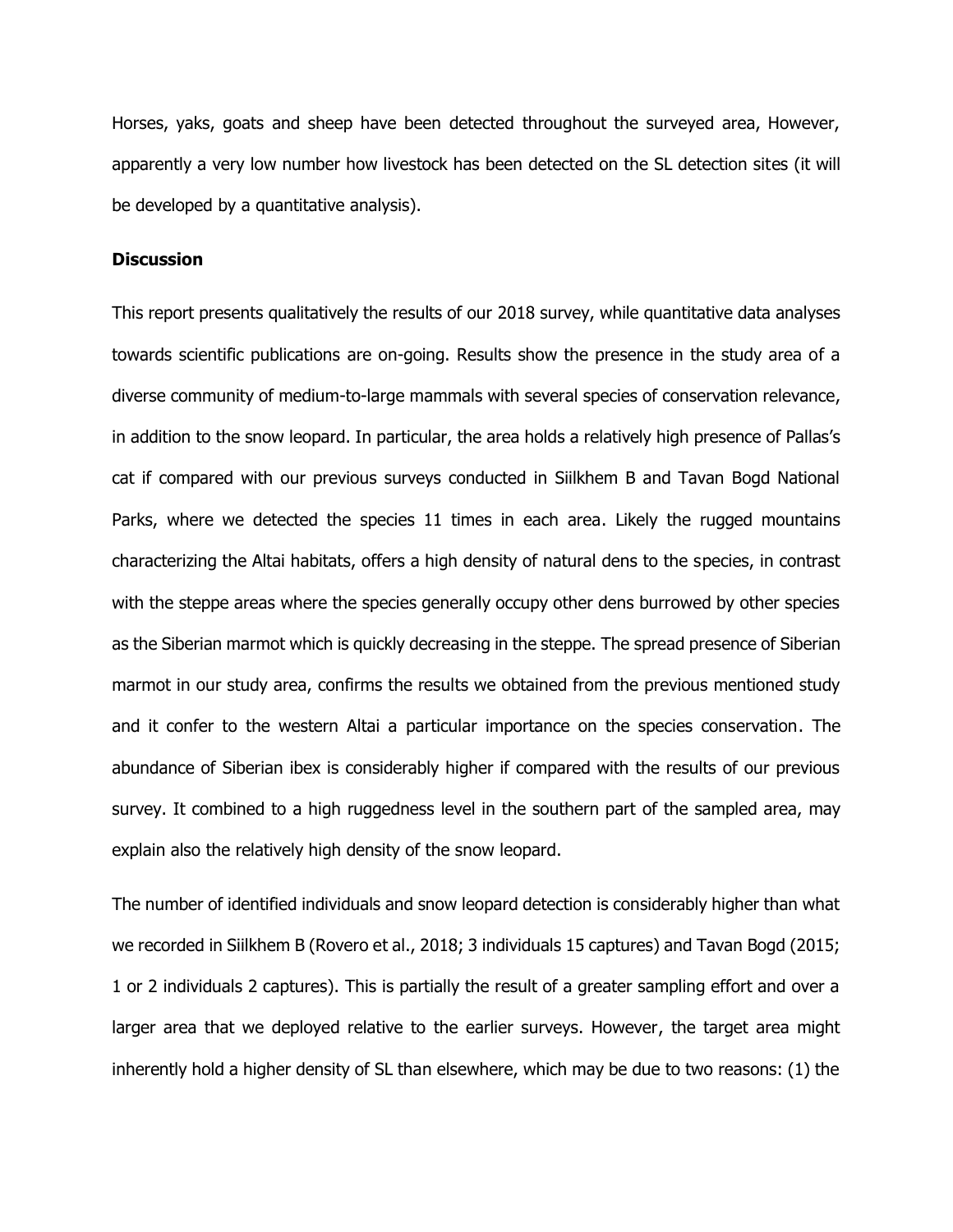wide extension of continuous suitable habitat which potentially connect the population of KS to those in Mönkhkhairkhan Mountain (4031 m a.s.l.) to the south, and the Tsanbagaraav National Park to the north; (2) the effectiveness of protection of the area appears to be extremely good.

In relation to this, the presence of livestock inside the protected area was limited to few and sparse free ranging horses and yaks. This may contribute to maintain good densities of SL population inside the protected area (Rovero et al. 2018). Unfortunately, not all the area we planned to sample was accessible including areas with the highest peaks holding apparently suitable SL habitat. However, we recorded all the captures in approximately 350 km<sup>2</sup> (MCP), falling inside the protected area (which may confirm the importance of an effective protection).

We will use a Spatial Capture Recapture analysis to estimates the snow leopard density in the study area. Furthermore, we will conduct a species occupancy analysis, evaluating how the topographic and the biotic factors affect the occupancy probability of the snow leopard in a certain site. In conclusion, we have conducted the first systematic camera trapping study of the larger mammal community in Khork Serkhe (including the Hovd side), which will give a considerable contribution to the ongoing long-term study of these species. In particular, we revealed important information on the presence of SL in the area. We recommend future efforts consider sampling additional populations in the same region to achieve a more robust data set to estimate the abundance and assess the conservation status of this threatened and charismatic large felid.